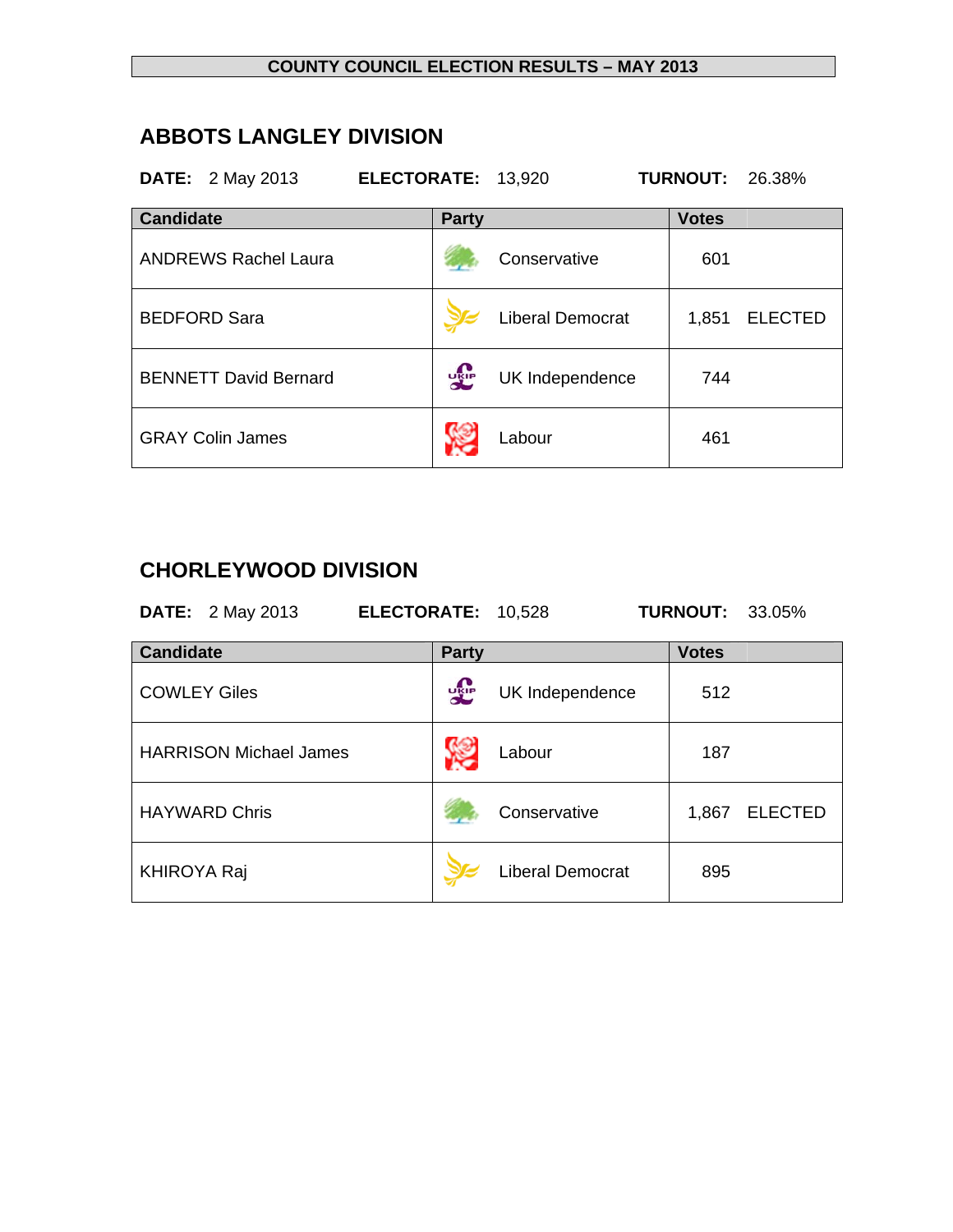#### **COUNTY COUNCIL ELECTION RESULTS – MAY 2013**

## **CROXLEY DIVISION**

| <b>DATE:</b> 2 May 2013          | ELECTORATE: 10,126 |                         | <b>TURNOUT:</b> | 27.62%         |
|----------------------------------|--------------------|-------------------------|-----------------|----------------|
| <b>Candidate</b>                 | <b>Party</b>       |                         | <b>Votes</b>    |                |
| <b>BRAND Frank Martin</b>        | 霏                  | UK Independence         | 617             |                |
| <b>DRURY Steve</b>               |                    | <b>Liberal Democrat</b> | 1,407           | <b>ELECTED</b> |
| <b>RANGER Reena</b>              |                    | Conservative            | 473             |                |
| <b>WYNNE-JONES David Stephen</b> |                    | Labour                  | 288             |                |

# **OXHEY PARK DIVISION**

| <b>DATE:</b> 2 May 2013 | ELECTORATE: 11,388 | <b>TURNOUT: 29.91%</b> |
|-------------------------|--------------------|------------------------|
| <b>Candidate</b>        | <b>Party</b>       | <b>Votes</b>           |

| <b>BAKSHI Ana</b>     | Labour                  | 308   |                |
|-----------------------|-------------------------|-------|----------------|
| <b>BUTTON Frances</b> | Conservative            | 2,350 | <b>ELECTED</b> |
| <b>HAMES Pam</b>      | <b>Liberal Democrat</b> | 701   |                |